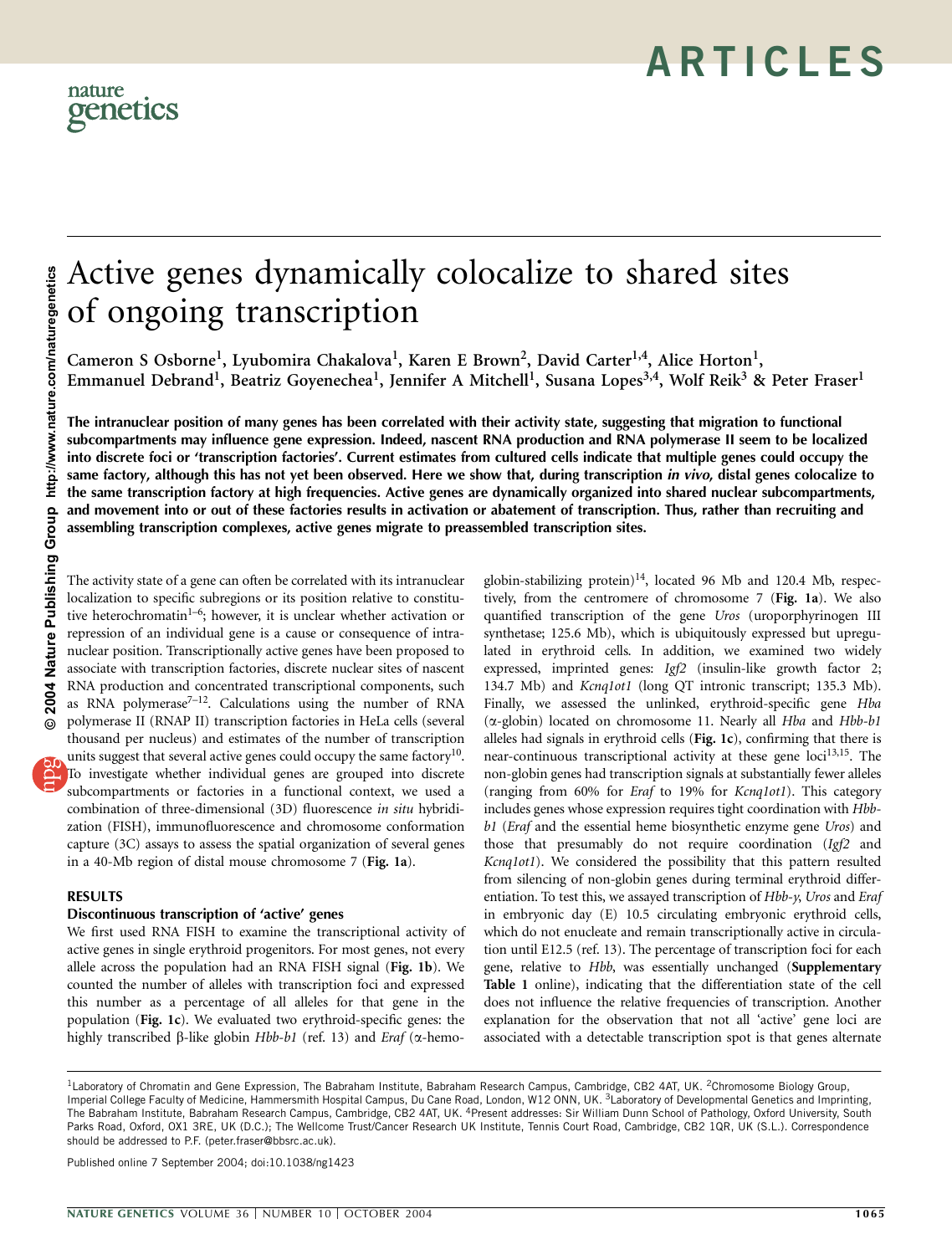

between 'on' and 'off' transcription states<sup>9,15-19</sup>. We tested this by comparing primary transcript steady-state levels for several of the genes by quantitative RT-PCR. The level of Hbb primary transcripts was  $\sim$  80 times higher than that of Eraf, Uros or Igf2 primary transcripts (Fig. 1d). It is unlikely that the 1.5-kb Hbb transcription unit could contain 80 times more elongating RNAP II complexes than the non-globin genes; this is far greater than could theoretically be contained in a single Hbb transcription unit and substantially more than biochemically determined for  $Hbb^{20}$  or observed for other highly transcribed genes<sup>21</sup>. This difference could be reconciled by nearconstant transcription of all Hbb alleles, with only a proportion of the non-globin alleles being transcribed at any given time. We conclude, in agreement with others, that 'active' genes go through transcriptional on-off periods, and that many genes experience longer periods of transcriptional quiescence than activity<sup>17,19</sup>.

#### Colocalization of transcribed genes

To determine whether widely separated genes colocalize when transcribed, we carried out double-label RNA FISH with a probe for each gene, together with a probe for Hbb-b1. The RNA FISH signals in cis were scored as colocalizing by epifluorescence if the red and green signals overlapped to create a visible yellow signal. The results showed a markedly high frequency of colocalization between transcription foci for Hbb-b1 and each gene, ranging from 42% to 60% yellow signals (Fig. 2a–d). This high frequency of colocalization was observed at all erythroid developmental stages (Supplementary Table 1 online). Even the transcription signals of the unlinked genes Hba and Hbb-b1 overlapped at a considerable, albeit much lower, frequency (Fig. 2e). These results showed that several transcriptionally active genes over a 40-Mb region colocalized with Hbb-b1 at high frequencies.

We questioned whether colocalization between genes was coupled to transcription, or whether temporarily nontranscribed alleles also

Figure 1 Transcription frequencies of genes on mouse chromosome 7. (a) Schematic map of distal region of mouse chromosome 7 showing the positions of the Hbb gene cluster (96.0 Mb from centromere), Eraf (120.4 Mb), Uros (125.6 Mb), Igf2 (134.7 Mb) and Kcnq1ot1 (135.3 Mb). Asterisks indicate the locations of additional primers used in 3C analysis (Fig. 7). (b) RNA FISH on adult anemic spleen erythroid cells with intron probes for Uros. Note cell nuclei with zero, one or two signals (green). DAPI staining is blue. Scale bar,  $5 \mu m$ . (c) The percentage of alleles with a gene transcription signal by RNA FISH for Hbb-b1, Hba, Eraf, Uros, Igf2 and Kcnq1ot1 in erythroid cells. (d) Relative primary transcript levels for Hbb-b1, Eraf, Uros and Igf2, measured by quantitative RT-PCR of intron sequences. Average values are shown with *Eraf* set to 1.

colocalized with the Hbb locus. We carried out high-resolution, confocal microscopy and 3D measurements for Hbb-b1 and Eraf comparing RNA FISH (transcribed alleles) and DNA FISH (transcribed and temporarily nontranscribed alleles; Fig. 3). In these experiments, as well as those described above, we used techniques that preserve 3D nuclear structure<sup>4,11,22,23</sup> and specific higher-order chromatin interactions<sup>24</sup>. We measured the distance from signal center to signal center to minimize the limitations of light microscopy, rather than scoring signals on the basis of overlaps between red and green signals (yellow) as above. Analysis of 79 randomly chosen loci in which Eraf and Hbb-b1 RNA FISH signals appear in cis showed that during transcription, the positions of Eraf were skewed strongly toward Hbb-b1, with a high proportion of signals that were  $<$  0.5 µm from the center of the Hbb-b1 signal (Fig. 3c). The separation between signal centers ranged from  $0.1 \mu m$  (the minimum measurable distance) to 2.8  $\mu$ m. The DNA FISH signals for Eraf and Hbb had a similar range, but the distribution was significantly different from that of the RNA FISH (Fisher's exact test,  $P < 2.7 \times 10^{-8}$ ). On average, the Eraf signals were clearly shifted away from the Hbb locus, with substantially fewer signals  $< 0.5$  µm apart. Taken together, these data correlate transcriptional activity of Eraf with frequent juxtaposition to the transcribed Hbb locus; the transcriptionally silent Eraf alleles were, on average, further away from the site of Hbb transcription.

In an attempt to understand the relevance of this difference, we carried out additional DNA FISH experiments, measuring the distance between various combinations of active and inactive gene loci in erythroid and nonerythroid cells (Supplementary Fig. 1 online). All the DNA FISH measurements had few signals that were  $<$  0.5 µm apart, whereas many of the Eraf and Hbb RNA FISH signals were  $<$  0.5  $\mu$ m apart. This difference was statistically significant (Fisher's



Figure 2 Colocalization of transcribed genes on mouse chromosome 7. Double-label RNA FISH for Hbb-b1 gene transcripts and various other genes. Red signals are *Hbb-b1* and green signals are *Eraf* (a), *Uros* (b), *Igf2* (c), Kcnq1ot1 (d) and Hba (e). The percentage of signals that overlap with an Hbb-b1 signal is given at the bottom of each panel. DAPI staining is blue. Scale bar,  $5 \mu m$ .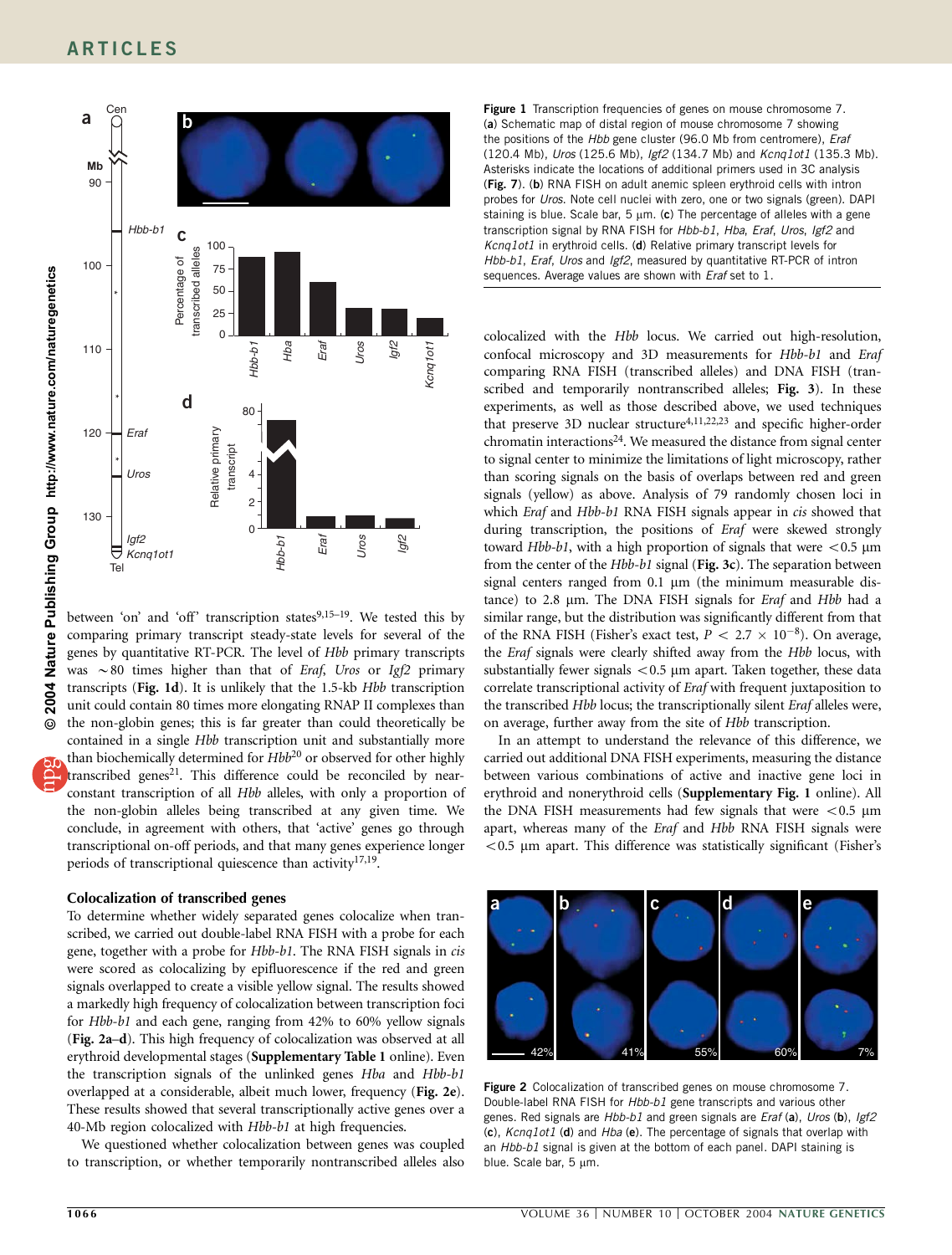Figure 3 Colocalization of genes is transcription-dependent. Confocal microscopy and 3D measurement of separation distances between Hbb-b1 and *Eraf.* (a) RNA FISH 3D reconstructed image from confocal stack on anemic spleen erythroid cell. Hbb-b1 transcription foci (red) and Eraf (green). Scale bar,  $5 \mu m$ . (b) DNA FISH 3D reconstructed image from confocal stack on anemic spleen erythroid cell. Hbb (red) and Eraf (green). (c) Box and whiskers plot of the distributions of 3D measurements of the separation distance between Hbb-b1 and Eraf using RNA FISH ( $n = 79$ ) and DNA FISH ( $n = 130$ ). Lower and upper whiskers denote the 10<sup>th</sup> and 90<sup>th</sup> percentiles, respectively, of the distribution. The lower and upper limits of the boxes denote the 25<sup>th</sup> and 75<sup>th</sup> percentiles, respectively. Solid and dashed lines in the boxes indicate the median and mean, respectively. Outliers (*i.e.*, values above and below the  $10<sup>th</sup>$  and  $90<sup>th</sup>$  percentiles) are shown as filled circles.

exact test,  $P < 0.0006$ ). Pairwise comparisons among the DNA FISH distributions showed very little difference in the range from 0 µm to  $0.5 \mu m$ .

#### Distal transcribed genes can share RNAP II factories

We considered two possibilities that could account for the differences between the RNA FISH and DNA FISH measurements: first, comparing DNA FISH and RNA FISH directly may have inherent difficulties owing to differences in the techniques; and second, RNA FISH (which detects only the transcribed subpopulation of alleles) may highlight a genuine transcription-coupled juxtaposition between a subset of Eraf and Hbb alleles, whereas DNA FISH assesses all alleles (transcribed and temporarily nontranscribed), potentially diluting the colocalizing subset of transcribed alleles. To differentiate between these possibilities, we devised an immuno-FISH system to compare directly transcribed and temporarily nontranscribed alleles in the same cell by virtue of their relationship to RNAP II foci.

We first established that there is a tight correlation between transcribed alleles and association with RNAP II foci. Using RNA immuno-FISH with antibodies against RNAP II, we observed that  $\sim$  90% of transcribed alleles were associated with distinct RNAP II foci (Fig. 4a), indicating that most gene transcription occurs in RNAP II foci. We then carried out DNA immuno-FISH and observed that the percentage of genes associated with RNAP II foci matched exactly the percentage of transcribed alleles in the whole population (Fig. 4b,c). These data clearly show that actively transcribed alleles are associated with RNAP II foci and that temporarily inactive alleles are not.

We then carried out triple-label DNA immuno-FISH to visualize Hbb and Eraf along with RNAP II (Fig. 5a,b). We discerned the transcribed alleles from the temporarily inactive alleles by virtue of their association with RNAP II foci. We collected 3D image stacks of randomly selected image fields and measured the distances between cis-linked Hbb and Eraf signals before visualizing the RNAP II immunofluorescence. We categorized the measurements into two subpopulations: RNAP II–associated (transcribed alleles), in which each gene was associated with RNAP II, and nonassociated (temporarily inactive alleles), in which one or both genes were not associated with RNAP II. In the RNAP II-associated subpopulation,  $>25%$  of the gene pairs were  $< 0.5$  µm apart, whereas in the nonassociated subpopulation, none of the genes were within  $0.5 \mu m$  (Fisher's exact test,  $P$  < 0.0016; Fig. 5c). Again, we observed a distinct subset of transcribed alleles that were close together. The temporarily inactive alleles, however, were not juxtaposed. This finding discounts the possibility that the differences were the result of technical problems



in comparing RNA FISH and DNA FISH and supports our previous observations of transcription-coupled juxtaposition of alleles (Fig. 3).

Notably, the RNAP II–associated signals included a subset of alleles for which the two gene loci were close together, occupying the same RNAP II focus. Triple-label RNA immuno-FISH also showed that colocalizing transcribed alleles associated with the same RNAP II focus (Fig. 5d). These results indicate that two transcribed genes can, and often do, occupy the same factory. Taken together, these data show that actively transcribed genes are associated with transcription factories and associate with the same factory at high frequencies, whereas identical inactive alleles in the same cells are repositioned away from transcription factories.

#### Extra-territorial position correlates with potential

Several studies suggest that positioning of genes relative to their chromosome territories is a contributing factor in determining gene expression. An expressed gene is preferentially located outside of its chromosome territory, whereas a closely linked, inactive gene is located inside<sup>25</sup>. The *Hbb* locus is more often looped outside its chromosome territory in mouse erythroleukemia cells than is an inactive gene<sup>26</sup>. We questioned whether the on-off transcription and



Figure 4 Actively transcribed genes associate with RNAP II foci. (a) RNA immuno-FISH of Hbb-b1 transcription (red) with RNAP II staining (green) in anemic spleen erythroid cells. Scale bar,  $5 \mu m$ . (b) DNA immuno-FISH of Eraf (red) with RNAP II staining (green). (c) Comparison of the percentage of alleles exhibiting a gene transcription signal by RNA FISH (black), with the percentage of loci that overlap with an RNAP II focus by DNA FISH (gray) for Hbb-b1 ( $n = 83$ ), Eraf ( $n = 59$ ), Uros ( $n = 47$ ) and P2ry6 ( $n = 79$ ).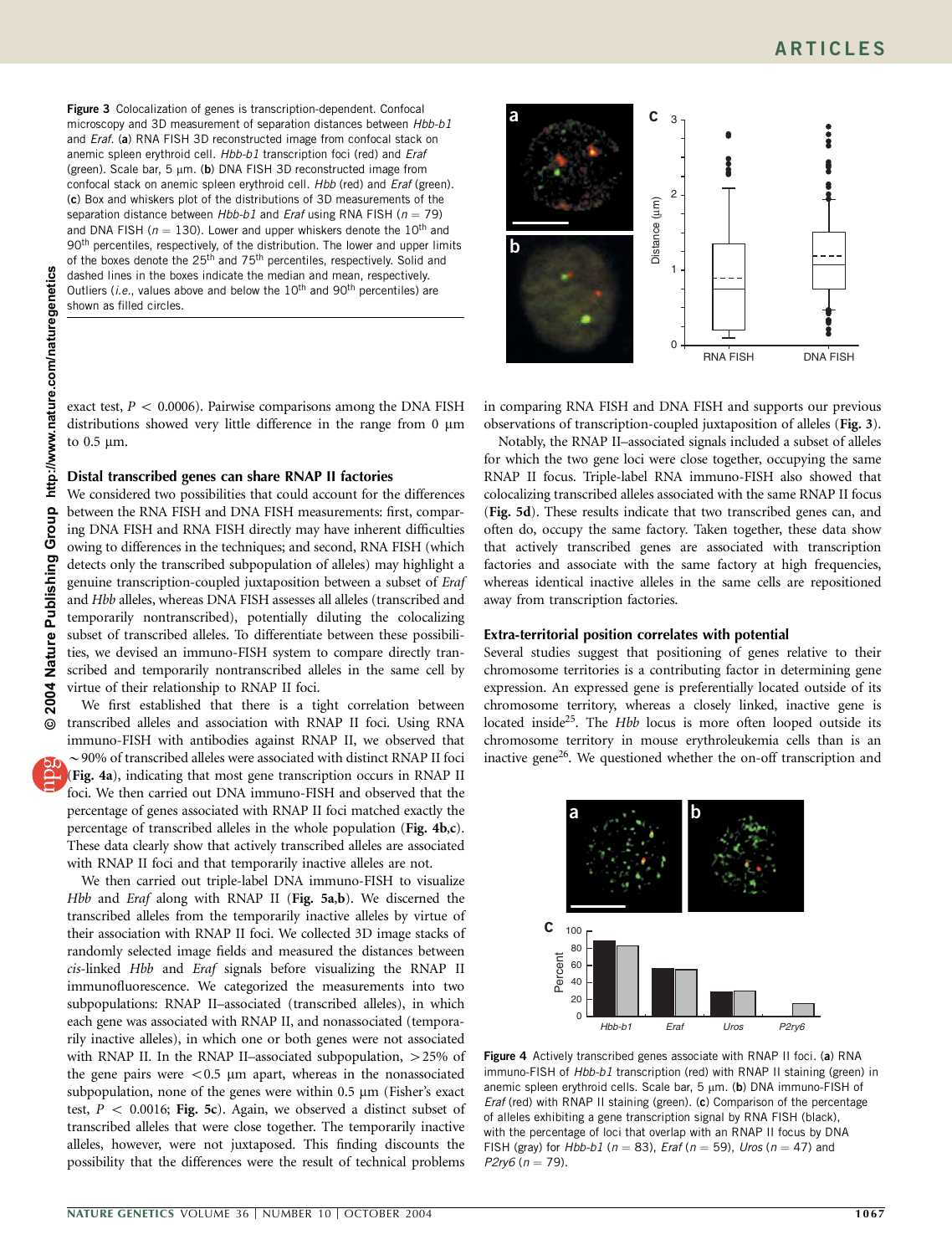# ARTICLES

Figure 5 Actively transcribed genes colocalize to shared transcription factories. (a) Single optical section of a triple-label DNA immuno-FISH on erythroid cell, showing Hbb (green), Eraf (red) and RNAP II foci (blue). The merged and separate channels of the signals are shown in the side panels. On the left of the main panel, an Hbb signal alone associates with an RNAP II focus. On the right, two colocalizing signals associate with the same RNAP II focus. Scale bar,  $5 \mu m$ . (b) A separate optical section of the same cell showing the second Eraf allele, which does not associate with an RNAP II focus. (c) Box and whiskers plot of the distributions of 3D measurements of the separation distance between Hbb and Eraf loci ( $n = 84$ ), divided into RNAP II–associated versus nonassociated. (d) Triple-label RNA immuno-FISH on erythroid cell showing Hbb-b1 (red), Eraf (green) and RNAP II (blue). Left panels, colocalized transcription signals associating with the same RNAP II focus. Right panels, separate transcription signals associating with distant RNAP II foci.



in-out position of active genes, relative to factories, was related to differential positioning relative to the chromosome territory. To test this, we assessed the position of the infrequently transcribed gene Uros relative to the chromosome 7 territory (Supplementary Fig. 2 online). Although Uros is actively transcribed only 29% of the time, it was found outside its chromosome territory in 79% of cases. In contrast, the inactive gene Fgfr2 was outside the chromosome territory in only 19% of cases (Supplementary Fig. 2 online). These results confirm that expressed genes are often located outside chromosome territories and inactive genes are more often inside chromosome territories. But these data do not show a correlation between positioning relative to the chromosome territory and the on-off transcriptional behavior of active genes. Instead, our data suggest that genes with transcriptional potential are preferentially located outside chromosome territories, but this alone is not sufficient for transcription.

# RNAP II factories are limiting in vivo

We noticed that the number of RNAP II foci in erythroid cells was markedly lower than that reported for fibroblast-like cell lines. Figure 6 shows deconvoluted, projected images derived from 3D image stacks showing all the RNAP II transcription factories in single cell nuclei

from various tissues. We found that erythroid cells had, on average, only 100–300 RNAP II foci per nucleus. Many other tissue types have equivalent numbers of RNAP II foci, suggesting that erythroid cells do not have abnormally low numbers of RNAP II foci. In contrast, limited-passage mouse embryonic fibroblasts (MEFs) have a much greater number and higher density of RNAP II foci, similar to previous reports for HeLa and fibroblast cell lines. We conclude that the number of transcription factories in tissues is far more restricted than indicated by previous estimates from cultured cells. It is, perhaps, not surprising that colocalization of transcribed genes was not observed in a recent study using cultured fibroblast-like cells<sup>27</sup>. Our data indicate that erythroid and other differentiated or committed tissue types have a limited number of available transcription sites. Coupled with estimates from expressed-sequence tag databases, which show that erythroid cells express at least 4,000 genes (data not shown), we conclude that many genes are obliged to seek out and share the same factory.

## 3C analysis

Finally, we corroborated the colocalization of transcribed alleles by a completely independent method. 3C generates a population-average



Figure 6 Comparison of RNAP II foci in several tissue types and MEFs. (a) Deconvoluted maximum-intensity projections of image stacks of nuclei immunostained for RNAP II. E10, embryonic blood; E14, fetal liver erythroid; AS, adult anemic spleen erythroid; Sp, normal adult spleen; Th, adult thymus; Br, fetal brain. Scale bar,  $10 \mu m$ . (b) Numbers of RNAP II foci counted for each nucleus shown in a.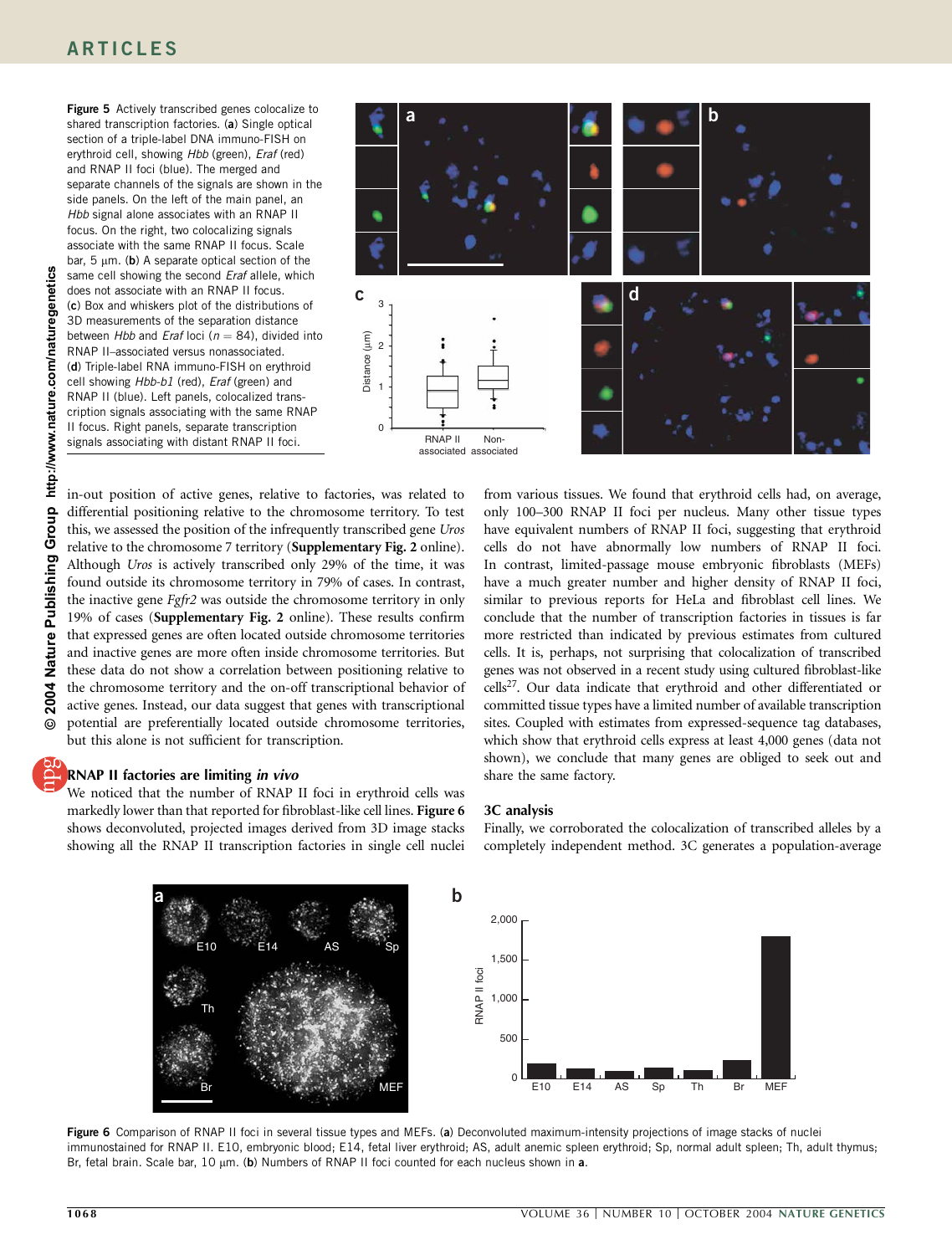

measurement of interaction frequency between any two genomic loci, thereby providing information on their relative proximity in the nucleus<sup>28</sup>. We compared erythroid and brain tissues using the interaction between  $Hbb-b1$  and the upstream  $\beta$ -globin locus control region (LCR) as an erythroid-specific positive control, and ligation between two fragments of the ubiquitously expressed gene Calr as a control for both tissues<sup>24,29</sup>. With short fixation times, the LCR–Hbbb1 interaction was readily detectable in erythroid, but not brain, tissues (Fig. 7a). We also detected an erythroid-specific ligation product between Eraf and Hbb-b1 but did not detect ligation between Hbb-b1 and three inactive regions (Fig. 1a). These results indicate that Eraf is frequently in proximity to Hbb in expressing cells, whereas inactive, intervening regions are not. An erythroid-specific ligation product between Hbb-b1 and Uros was detectable with longer fixation times (Fig. 7b), consistent with the lower transcription frequency of Uros. A ligation product was produced between the LCR and Hbb-b1 in brain with extended fixation, although the product was still six times more abundant in erythroid cells, as determined by quantitative PCR. We did not detect a product between *Hbb-b1* and *Igf2*, even though they colocalized by RNA FISH. These biochemical analyses are consistent with our cytological observations and indicate that distal active genes are frequently proximal to Hbb in erythroid cells.

## DISCUSSION

We showed that widely separated genes colocalize in shared RNAP II factories in a transcription-dependent manner. Most 'active' genes undergo transcription on-off cycles. Our data link the 'on' state with transcription factory occupancy and the 'off' state with repositioning away from factories. This is important in the context of studies showing that gene induction can occur through a rapid and transient



Figure 8 Model of dynamic associations of genes with transcription factories. Schematic representation of chromatin loops (black) extruding from a chromosome territory (gray). Transcribed genes (white) in RNAP II factories (black circles). Potentiated genes (free loops) that are not associated with RNAP II factories are temporarily not transcribed. Potentiated genes can migrate to a limited number of preassembled RNAP II factories to be transcribed (dotted arrows). We propose that both cis and trans associations are possible.

Figure 7 3C analysis. PCR detection of unique ligation products between Hbb-b1 and various restriction fragments in E18.5 fetal liver (E) and fetal brain cells (B). The nuclei were fixed for either 5 min (a) or 10 min (b). The restriction fragments assayed were the Hbb LCR, three intervening genomic regions (104, 116, 124; shown in Fig. 1) and Eraf, Uros and Igf2. Detection of ligated products between two restriction fragments of Calr was used as a positive control for fetal liver and brain, as described<sup>29</sup>. M, DNA size marker.

increase in the number of transcribed alleles<sup>30</sup>. Combined with recent studies showing that chromatin is highly mobile $31-33$ , our data provide a crucial link substantiating the concept that genes are dynamically recruited to transcription factories. We conclude that most genes move in and out of transcription factories, resulting in activation and abatement of transcription (Fig. 8). As inactive genes can also come into proximity with factories (Fig. 4c), we suggest that genes must be potentiated to engage in a functional association. The classical effectors of gene expression, including trans-acting factors, enhancers, chromatin modifications and higher-order structure, presumably affect the affinity of individual genes for such a site or the residence time within that site. Thus, mechanisms regulating recruitment of genes into factories would be expected to have a fundamental role in gene expression.

Our findings stress the importance of assessing the transcribed subpopulation of alleles to observe the colocalization phenomenon. DNA FISH is not sufficient to tease out differences between transcribed and temporarily nontranscribed alleles in a population. With RNA FISH, the colocalizing subset of transcribed alleles can be observed in the distribution, even though it is partially diluted by those alleles transcribed far from the Hbb locus. With DNA FISH, the colocalizing subset is further obscured by the inclusion of temporarily nontranscribed alleles. We observed a high proportion of juxtaposed transcribed alleles using both RNA FISH and DNA immuno-FISH. But direct comparison of the distribution of distances between transcribed alleles by RNA FISH (Fig. 3c) and DNA immuno-FISH (RNAP II–associated; Fig. 5c) shows that the techniques differ slightly. A higher number of signals are close together in the RNA FISH experiments. We believe that this is the result of differences in probe sizes and the targets they detect. RNA FISH probes recognize primary transcripts clustered around relatively small transcription units, whereas 100- to 300-kb DNA FISH probes detect large genomic regions that may represent entire chromatin loops (Fig. 8). Measuring the distance between signals of two colocalizing genes from center to center would logically result in DNA FISH signals being, on average, slightly farther apart than corresponding RNA FISH signals.

Our results suggest that genes with transcriptional potential often reposition to existing sites of ongoing transcription when activated, rather than assembling a new transcription site. If each gene assembled its own transcription site de novo upon activation, we predict that transcription signals would rarely colocalize. Although we cannot rule out a de novo assembly pathway, or the possibility that genes initially engage RNAP II outside foci, the observed high frequency of colocalization with Hbb-b1 and the limited number of factories provide strong evidence that genes migrate to preassembled factories for transcription. This concept questions the traditional view that active genes or promoters recruit RNAP II and instead posits that active genes are recruited to RNAP II compartments.

We propose that two linked genes are more likely to occupy a factory than are two genes in trans. Chromosomal regions can extend far beyond the frontiers of their territories<sup>23,34,35</sup>, however, suggesting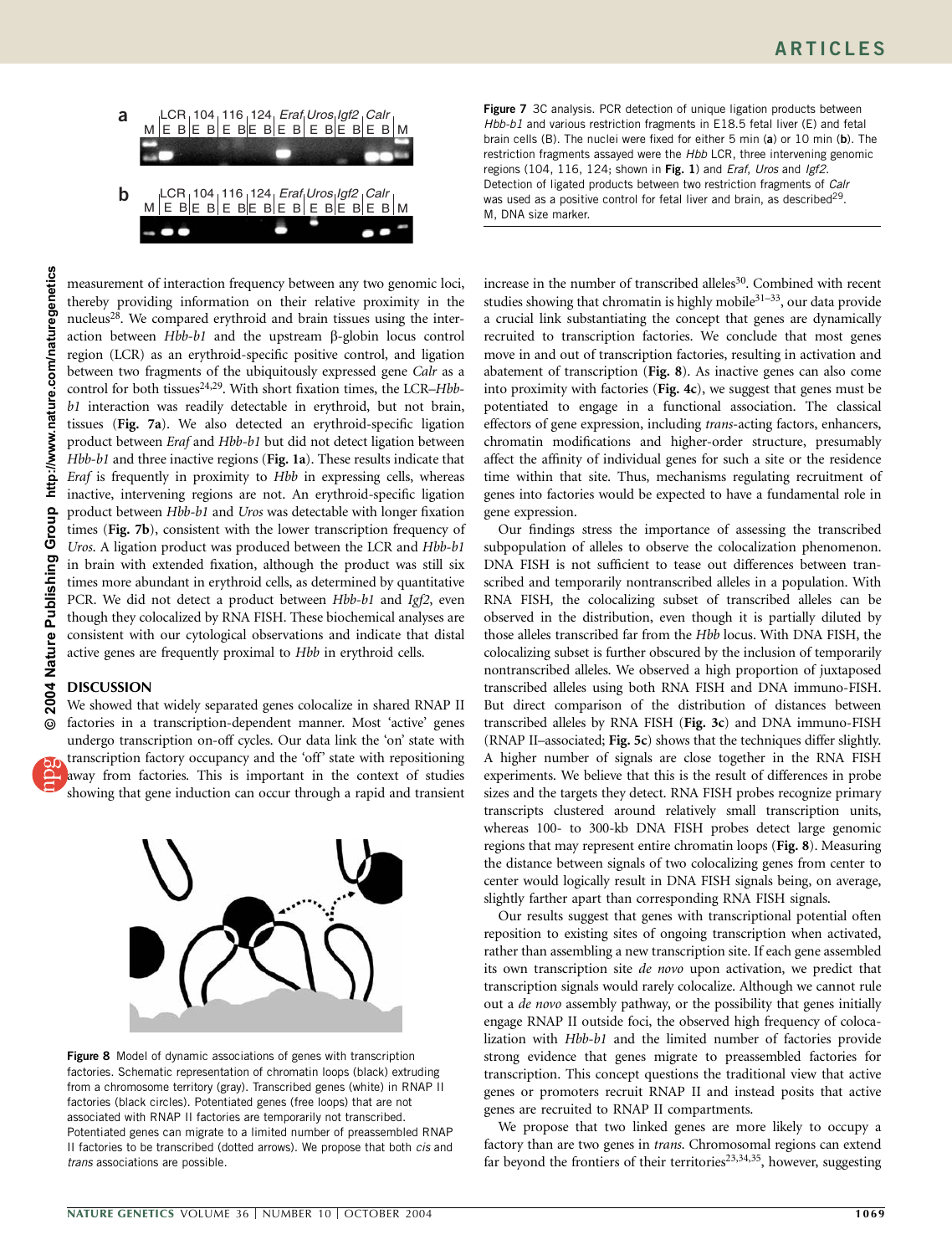# ARTICLES

that there is a certain degree of intermingling between chromosomes. The observation that active genes dynamically operate outside the chromosome territory suggests that genes from neighboring chromosomes may occupy a factory together. We estimated the expected frequency of random colocalization between two genes in *trans* to be  $\langle 1\% \rangle$ , based on the volume of the nucleus and individual gene signals. Notably, we detected 7% colocalization between the unlinked genes Hba and Hbb-b1 (Fig. 2e). These may represent genuine trans associations of genes on different chromosomes with the same RNAP II factory, the frequency of which may reflect the spatial orientation of one chromosome relative to its neighbor and the frequency and heritability of such positioning<sup>36–41</sup>. Trans associations have obvious implications in chromosomal translocations<sup>39</sup>, whereas cis associations between distal transcribed regions may function in  $V(D)$ J recombination<sup>42</sup>.

Analysis of the human transcriptome map showed that genes are nonrandomly arranged, clustered in gene-dense chromosomal regions called regions of increased gene expression (RIDGEs), suggestive of functional organization of the genome<sup>43,44</sup>. The human homologs of Hbb, Igf2 and Kcnq1ot1 are located within 3 Mb of each other on a RIDGE at chromosome 11p15.5. In the mouse, nonsyntenic regions containing *Eraf* and *Uros* intervene between *Hbb* and the Igf2-Kcnq1ot1 cluster, increasing the distance between them to  $\sim$  40 Mb (Supplementary Fig. 3 online). Our data show that associations between genes on different RIDGEs are possible, but this does not necessarily mean that RIDGEs have no functional importance. We cannot overlook the possibility that the Hbb genes and LCR contribute to the formation of an unusually stable transcription site that attracts or holds distal genes. Previous studies showed that the Hbb LCR affects the probability and stability of transcription of the Hbb genes<sup>18,45</sup>, as well as their nuclear location<sup>3</sup>, suggesting that it may tether the locus to a factory or be involved in nucleation or stabilization of a factory. Other areas of the genome that are not similarly endowed may benefit from clustering of genes that dynamically cooperate in the self-organization $46,47$  of a local factory. Characterization of additional regions and generation of an erythroid transcriptome map will undoubtedly help to clarify these issues.

# **METHODS**

Tissue collection and culture of MEFs. We prepared adult erythroid cells from spleens of anemic mice 5 d after treating them with phenylhydrazine<sup>48</sup>. We measured the erythroid cell population of the anemic spleen to be 93%, based on the percentage of cells that contain an Hba RNA FISH signal, an Hbb-b1 RNA FISH signal or both. E18.5 fetal livers were 87% erythroid. We disrupted fresh brain, thymus and spleen tissues into a single-cell suspension in ice-cold phosphate-buffered saline and fixed them immediately, as described previously49. To prepare MEFs, we washed embryos, from which we removed the livers, three times in phosphate-buffered saline and then disrupted them in trypsin–EDTA for 30 min at room temperature. We cultured the cell suspension in Dulbecco's modified Eagle medium plus 10% fetal bovine serum for 24–48 h, or until confluency was reached, and then froze them. We then thawed aliquots and grew them for another 24 h before use.

Quantitative RT-PCR. We quantified steady-state primary transcript levels by real-time RT-PCR. We isolated total RNA from E14.5 fetal liver cells using RNA-Bee reagent (AMS Biotechnology) and reverse-transcribed it with Superscript II (Invitrogen). We assessed the abundance of individual intron sequences in the cDNA by SYBR Green real-time PCR, carried out on an ABI Prism 7,000 Sequence Detection System (Applied Biosystems; primer sequences are available on request). We determined relative primary transcript levels against genomic DNA standards. We tested amplicons in intron 1 and intron 2 of Hbb-b1, which gave similar results in comparison with the nonglobin genes.

RNA FISH. We carried out RNA FISH as described previously<sup>49</sup>. We visualized Hbb-b1 and Hbb-y transcription with antisense, dinitrophenol-labeled, oligonucleotide intron probes and Texas Red detection. We prepared digoxigeninlabeled, single-stranded DNA probes to detect Eraf, Uros, Igf2 and Kcnq1ot1 as described<sup>50</sup> (primers sequences used to make probes are available on request).

DNA FISH. We carried out DNA FISH as previously described<sup>4</sup>. We obtained BAC clones from BACPAC Resources, labeled them by nick translation and used them as DNA FISH probes. We used the following BAC clones: 195-kb RP24-344M21 for Hbb; 170-kb RPCI-23-353J20 for Eraf; 221-kb RP24-132K17 for Uros; 176-kb RP23-452J21 for P2ry2; 212-kb RP24-562C11 for Fgfr2; and 130-kb RP24-127G8 for Gprc5b. For double-label experiments, we labeled one of the DNA FISH probes directly with Alexa Fluor 594, labeled the other probe with digoxigenin and detected it with fluorescein-conjugated antibodies. We visualized mouse chromosome 7 with cyanine 3–labeled StarFISH chromosome paint obtained from Cambio. We labeled the gene probes used in conjunction with the chromosome paint with digoxigenin and detected them with fluorescein.

Immunofluorescence and immuno-FISH. We detected RNAP II using a mouse antibody to RNAP II IgG (clone CTD4H8; Upstate) followed by a goat antibody to mouse conjugated with Alexa Fluor 350 or fluorescein isothiocyanate (Molecular Probes). Immuno-detection of RNAP II was combined with DNA FISH as described<sup>1</sup>. We carried out RNAP II detection, in combination with RNA FISH, by adding the antibody to RNAP II combination after RNA detection. For triple-label experiments, we labeled one of the DNA FISH probes directly with Alexa Fluor 594, labeled the other probe with biotin and detected it with Alexa Fluor 350–conjugated streptavidin. We visualized RNAP II with fluorescein isothiocyanate.

Microscopy and image analysis. We examined RNA FISH signals on an Olympus BX41 epifluorescence microscope. We assessed at least 100 loci. We captured images of representative nuclei with a CCD camera. To measure distances between genes in cis by RNA and DNA FISH, we collected image stacks using Leica TCS 4D and SP2 confocal microscopes. For RNA FISH, we chose chromosomes with both Eraf and Hbb-b1 signals in cis at random by directly observing and selecting cells under the microscope using the green channel, which permits detection of the Eraf signal only. We then captured confocal stacks for these cells using green and red channels to detect both Eraf and Hbb-b1. For DNA FISH, we collected confocal stacks of randomly chosen fields and included all cells in the analysis. We measured the distances between signals on 3D-reconstructed image stacks using Volocity image analysis software. In all cases, we made measurements from center to center of the two gene signals. To assess the association of FISH signals and RNAP II foci, we captured image stacks of nuclei using an epifluorescence Olympus BX41 microscope fitted with a motorized stage.

3C assay. We adapted the 3C assay<sup>28,29</sup> as follows. We fixed E18.5 liver and brain cells in 2% formaldehyde for 5 or 10 min at room temperature. We digested nuclei ( $1 \times 10^6$ ) overnight with 600 U of BgIII. We ligated digested chromatin  $(2 \mu g)$  with 2,000 U of T4 DNA ligase in a final volume of 2 ml. We then used sample DNA (300 ng) in two rounds of PCR with nested primers (except for Calr). We amplified the Hbb-b1–LCR product for 25 cycles in the first round, followed by 35 cycles with nested primers, and all other products for two rounds of 35 cycles. We cloned ligation products and verified them by DNA sequencing. We prepared control ligation products by mixing equimolar amounts of multiple PCR products containing the BglII sites in their genomic orientation. We then digested this mixture with BglII and ligated it to generate a library of randomly ligated control fragments. We tested the specificity of the 3C primers by PCR using 2 ng of the randomly ligated control fragment mixture with 200 ng of genomic DNA for 35 cycles. All produced equivalent amounts of product. 3C primer sequences are available on request.

Note: Supplementary information is available on the Nature Genetics website.

## ACKNOWLEDGMENTS

We thank A. Corcoran and G. Kelsey for critical review of the manuscript; M. Weiss and Y. Kong for an Eraf genomic clone; and S. Andrews, C. Hennessy, E. Walters, S. Amoils and E. Astoul for their assistance. D.C. was supported by